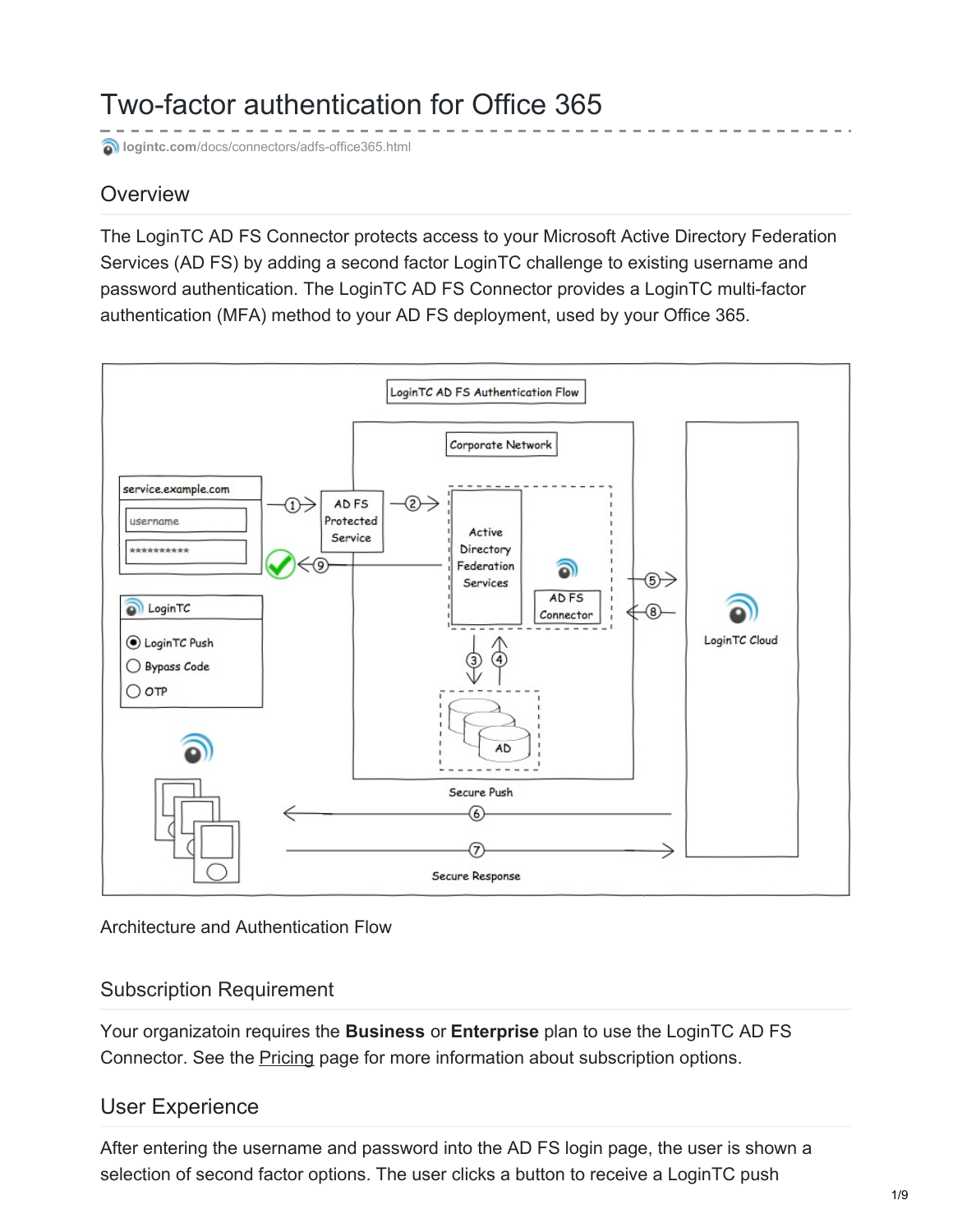notification, authenticates and is logged in.

## **Prerequisites**

Before proceeding, please ensure you have the following:

- Office 365 configured with federation to your on-premise AD FS
- [LoginTC](https://cloud.logintc.com/) Admin account
- Microsoft Windows Server 2016 (or Windows Server 2012)

## Working Office 365 Federation Deployment

It is strongly recommended that you have a working Office 365 deployment with federation against your on-premise AD FS prior to adding LoginTC multi-factor authentication. You may use the [Microsoft](https://docs.microsoft.com/en-us/azure/active-directory/connect/active-directory-aadconnect) Azure AD Connect tool to deploy an on-premise AD FS and connect it to your Office 365/Azure AD.

## LoginTC Domain Creation

Create a LoginTC domain in [LoginTC](https://cloud.logintc.com/) Admin. The domain represents a service (e.g. your corporate AD FS) that you want to protect with LoginTC. It will contain token policies and the users that access your service.

If you have already created a LoginTC domain for your AD FS deployment, then you may skip this section and proceed to [Installation](#page-2-0).

- 1. [Log](https://cloud.logintc.com/panel/login) in to LoginTC Admin
- 2. Click **Domains**:
- 3. Click **Create Domain**:

| <b>Manuform</b>                             | Example Inc.<br>$\Box$ Docs<br><b>L</b> Support<br>& administrator@example.com -                                                      |
|---------------------------------------------|---------------------------------------------------------------------------------------------------------------------------------------|
| <b>GENERAL</b>                              | <b>A</b> Domains<br>+ Create                                                                                                          |
| <b>备</b> Dashboard                          |                                                                                                                                       |
| th Domains                                  | A domain represents a service, e.g. VPN or website that you want to protect. It contains a collection of users and token<br>policies. |
| 월 Users                                     |                                                                                                                                       |
| $\Box$ Logs                                 |                                                                                                                                       |
| <b>SETUP</b>                                |                                                                                                                                       |
| Administrators<br>ᅀ                         |                                                                                                                                       |
| <b>C</b> <sub>8</sub> <sup>8</sup> Settings | You haven't created any domains yet.                                                                                                  |
|                                             | + Create your first domain                                                                                                            |
|                                             |                                                                                                                                       |

4. Enter domain information: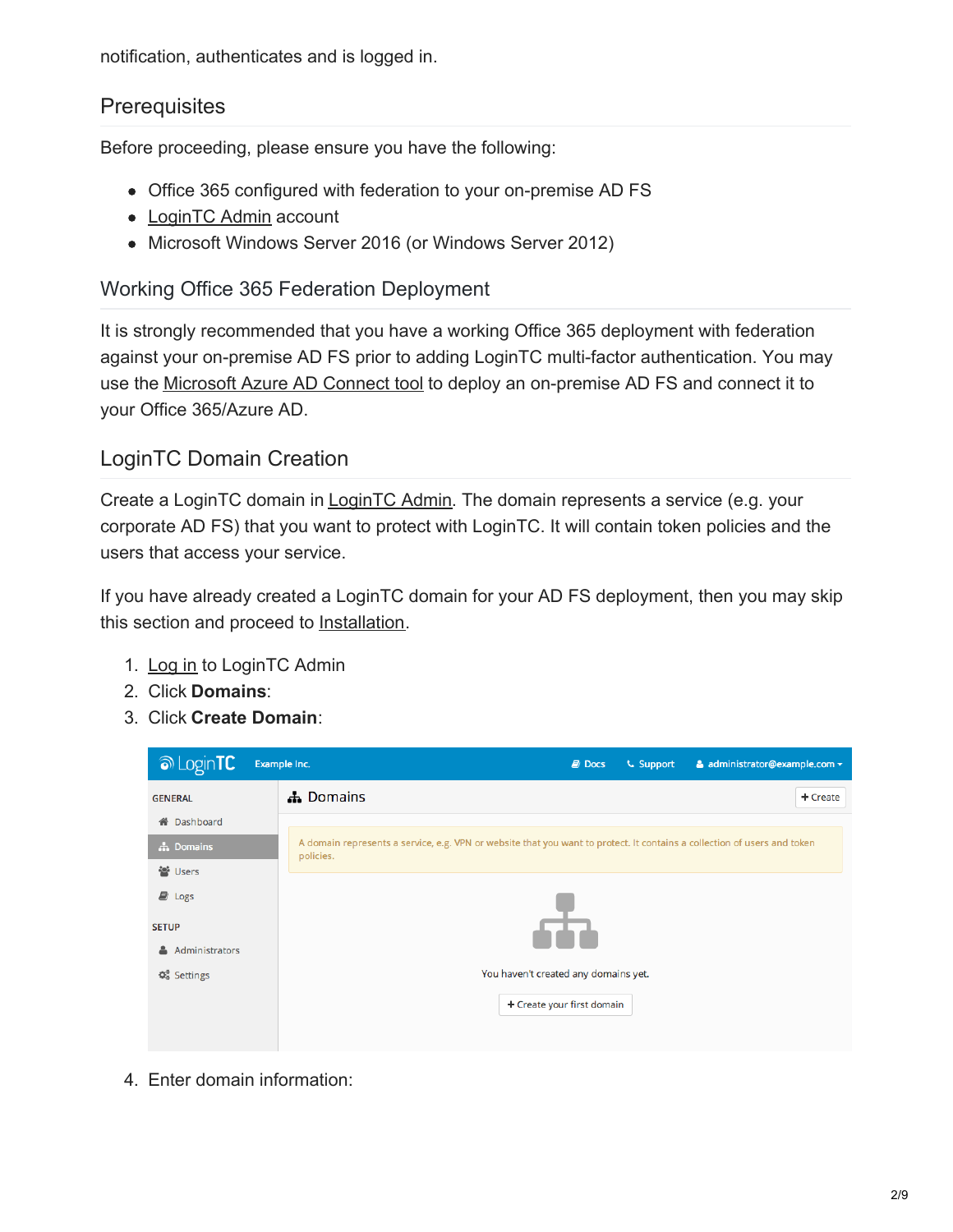

# <span id="page-2-0"></span>Installation

# AD FS Configuration

Windows Server 2016 (AD FS version 4.0)

The instructions below are for AD FS (version 4.0) running on Windows Server 2016. If you have AD FS (3.0) running on Windows Server 2012 R2, see AD FS Configuration in Two-factor [authentication](https://www.logintc.com/docs/connectors/adfs.html#ad-fs-configuration) for AD FS on Windows Server 2012 R2.

To configure your AD FS to use the LoginTC MFA method:

Your AD FS login will now present the user with a secondary LoginTC authentication page.

### Usage

### User Usage

The user proceeds to the Office 365 portal as they normally would and enter their username.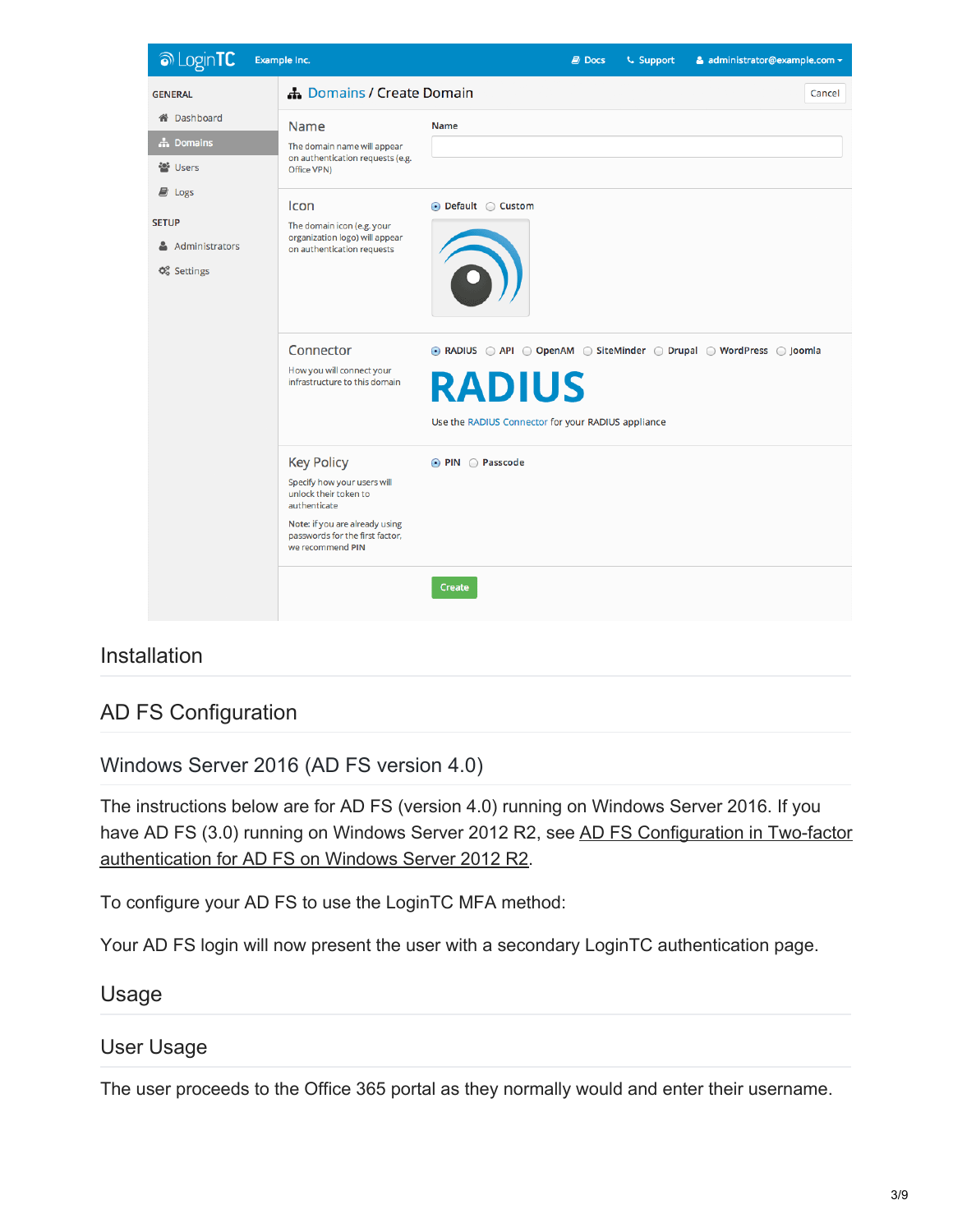

After entering their username at the Office 365 portal, the user is brought to your on-premise AD FS where they are prompted to enter their username and password.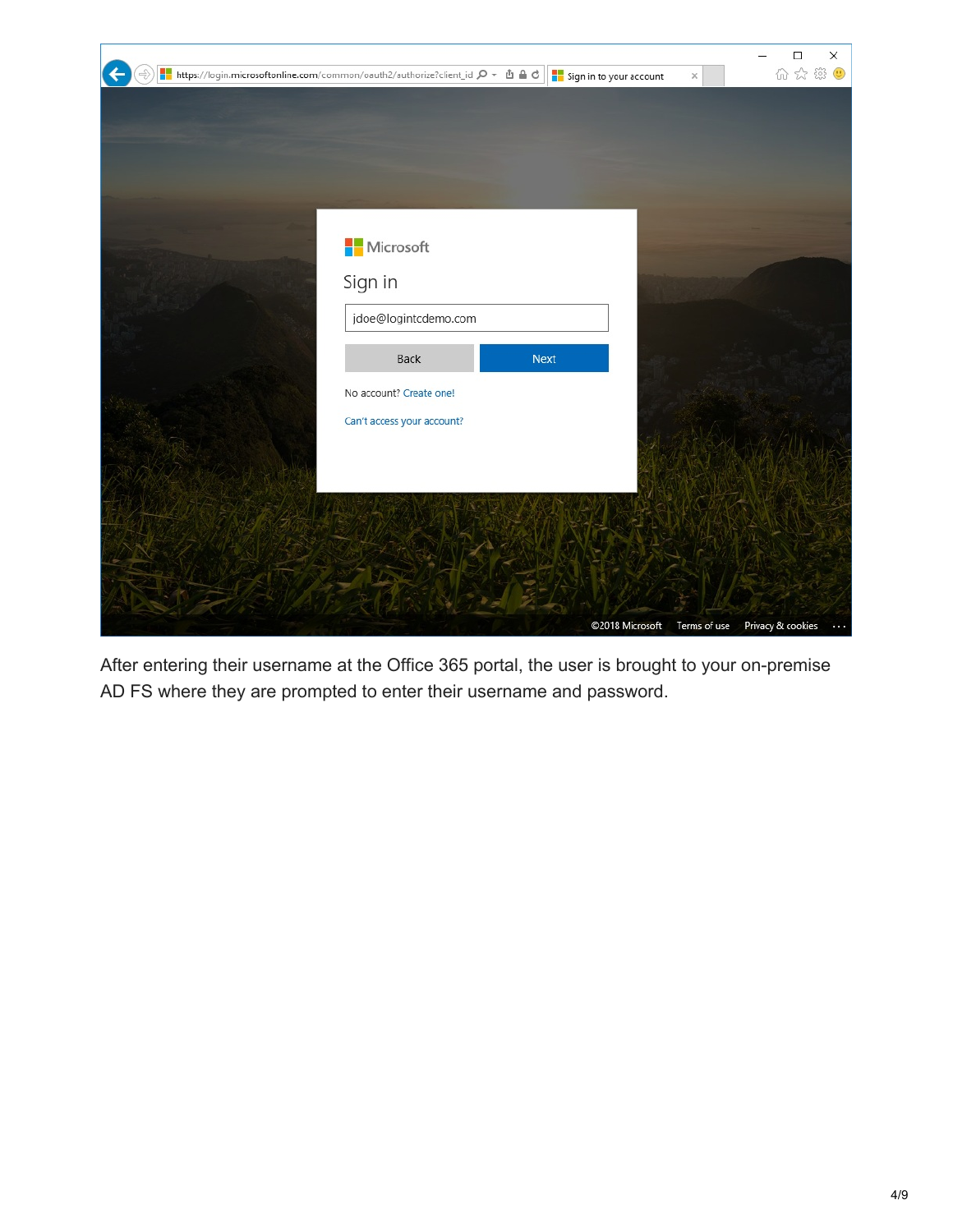| A https://fs.logintcdemo.com/adfs/ls?RelayState=eyJwcm92aWRIcl91cmw Q ▼ 由 d C | ×<br>□<br>价 ☆ 戀 ●<br>Sign In<br>×        |
|-------------------------------------------------------------------------------|------------------------------------------|
|                                                                               | fs.logintcdemo.com                       |
|                                                                               | Sign in with your organizational account |
|                                                                               | ×<br>jdoe@logintcdemo.com                |
|                                                                               | Password                                 |
|                                                                               | Sign in                                  |
|                                                                               |                                          |
|                                                                               |                                          |
|                                                                               | © 2016 Microsoft                         |

After successfully authenticating with their username and password, the user is presented with options to log in with LoginTC. The user may select to authenticate using LoginTC push, bypass codes, or OTPs.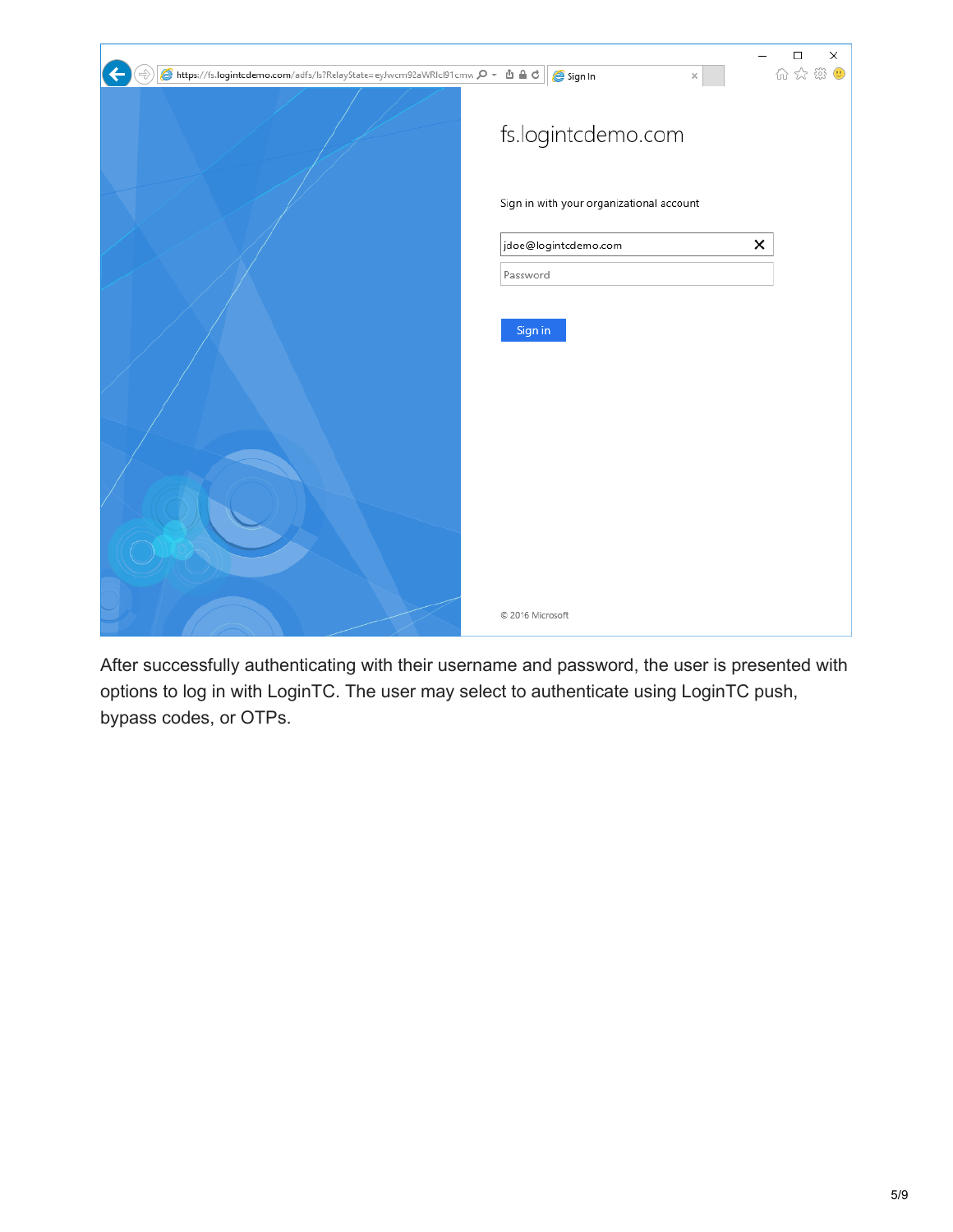| Althps://fs.logintcdemo.com/adfs/ls?RelayState=eyJwcm92aWRIcl91cmw p ▼ 由 A d   AlcoginTC<br>×            | ×<br>□<br>价 ☆ 戀 ♥ |
|----------------------------------------------------------------------------------------------------------|-------------------|
| fs.logintcdemo.com                                                                                       |                   |
| For security reasons, we require additional information to verify your account<br>(jdoe@logintcdemo.com) |                   |
| C LoginTC Push<br>Log in                                                                                 |                   |
| O Bypass Code                                                                                            |                   |
| $\circ$ otp                                                                                              |                   |
| Language<br>English Y                                                                                    |                   |
| Sign out                                                                                                 |                   |
| © 2016 Microsoft                                                                                         |                   |

If the user selects LoginTC push, they are informed to approve the LoginTC request on their device. The user is also presented with an option to remember their LoginTC login choice. The next time the user logs in they will automatically receive a LoginTC push notification. The user may also cancel the login attempt and return to the login page.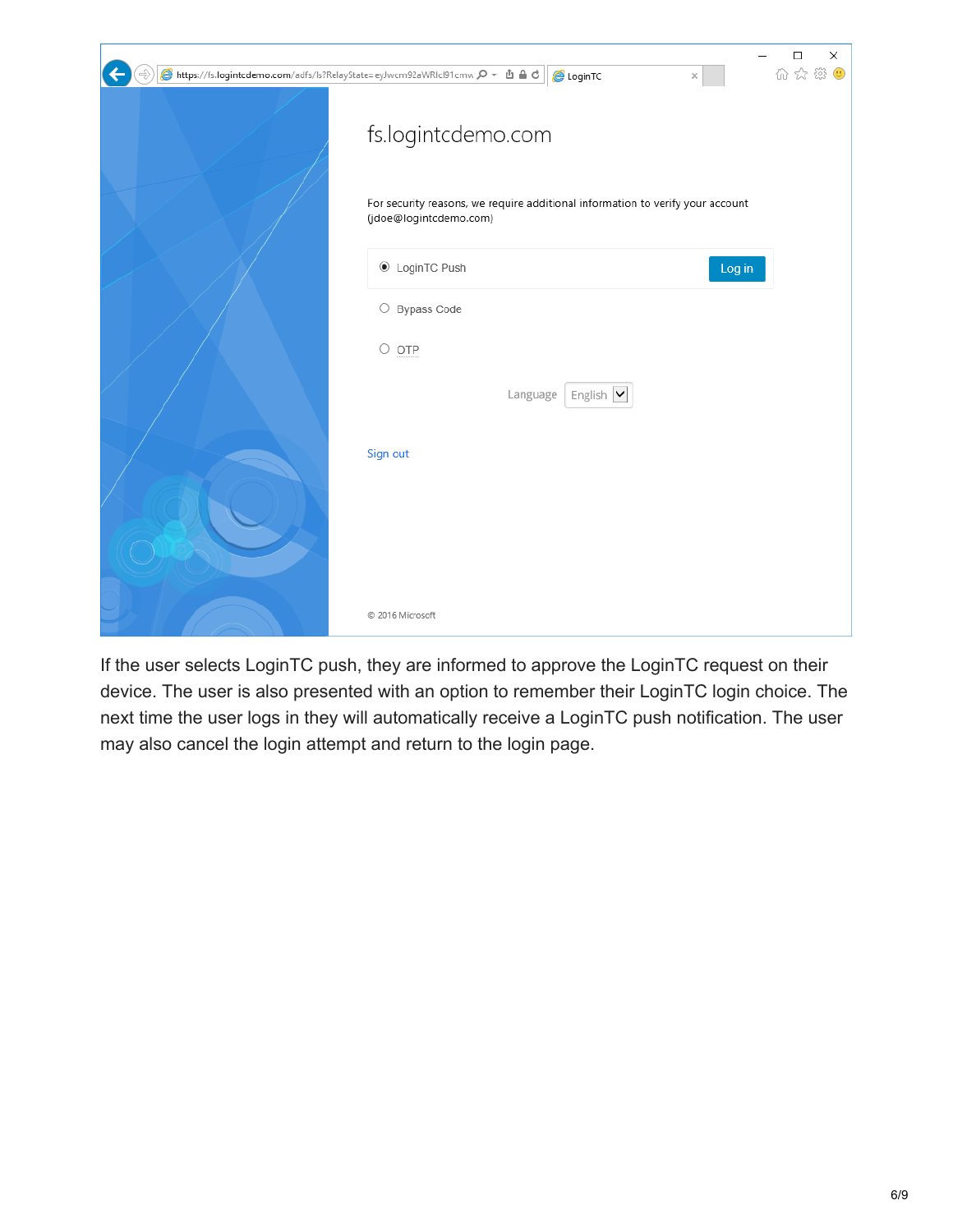| ● https://fs.logintcdemo.com/adfs/ls?RelayState=eyJwcm92aWRIcl91cmw p ▼ 由 自 d   @ LoginTC | $\times$<br>分众<br>×                                                                                      |
|-------------------------------------------------------------------------------------------|----------------------------------------------------------------------------------------------------------|
|                                                                                           | fs.logintcdemo.com                                                                                       |
|                                                                                           | For security reasons, we require additional information to verify your account<br>(jdoe@logintcdemo.com) |
|                                                                                           |                                                                                                          |
|                                                                                           | Approve the LoginTC request on your device.                                                              |
|                                                                                           | Always use LoginTC Push                                                                                  |
|                                                                                           | Cancel                                                                                                   |
|                                                                                           | Sign out                                                                                                 |
|                                                                                           |                                                                                                          |
|                                                                                           |                                                                                                          |
|                                                                                           | © 2016 Microsoft                                                                                         |

The user receives a push notification on their device where they have provisioned their LoginTC token.

After successfully authenticating with LoginTC, the user is redirected to their Office 365 portal.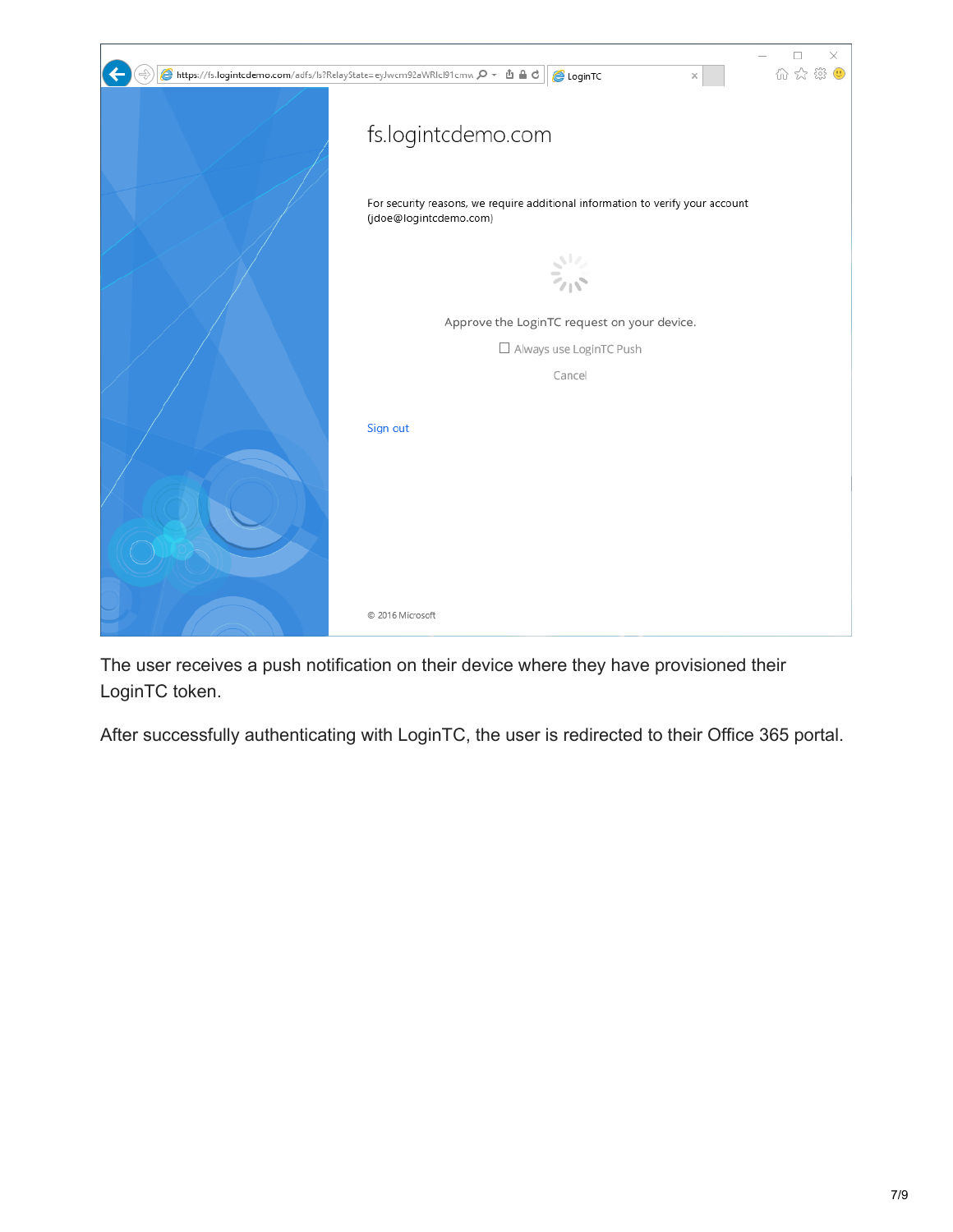| $\bullet$ $\bullet$ | LoginTC            |                |  |
|---------------------|--------------------|----------------|--|
| Request             |                    |                |  |
|                     |                    |                |  |
|                     | Office 365<br>jdoe |                |  |
|                     |                    |                |  |
|                     |                    |                |  |
|                     |                    |                |  |
| <b>DENY</b>         |                    | <b>APPROVE</b> |  |

| https://www.office.com/?auth=2<br>$\leftarrow$ |                   |                            | $D - \Delta B$ | Microsoft Office Home | $\times$                                             | $\Box$<br>$\overline{\phantom{0}}$<br>命☆ ※ ● | × |
|------------------------------------------------|-------------------|----------------------------|----------------|-----------------------|------------------------------------------------------|----------------------------------------------|---|
|                                                |                   |                            |                | ₩<br>Ą                | ?<br>Ō.                                              | John Doe                                     |   |
| Good evening                                   |                   |                            | م              |                       |                                                      |                                              |   |
| Apps                                           |                   |                            |                |                       |                                                      | Install Office apps $\vee$                   |   |
| 0 <mark>Ø</mark> Mail                          | OneDrive          | w∃<br>Word                 | lx ≣l          | Excel                 |                                                      | <b>Business</b><br>center                    |   |
| P <sup>2</sup><br>PowerPoint                   | N<br>OneNote      | $\mathbf{s}$<br>SharePoint | ΠB             | Teams                 | Invoicing, email<br>marketing, online<br>All-in-one. | presence, and more.                          |   |
| $y$ Yammer                                     | M<br>Dynamics 365 | لور]<br>Flow               |                |                       |                                                      |                                              |   |
| Explore all your apps $\rightarrow$            |                   |                            |                |                       |                                                      |                                              |   |
| Documents                                      |                   |                            |                |                       | $\overline{\uparrow}$ Upload and Open                | New $\vee$                                   |   |
| Pinned<br>Recent                               | Shared with me    | Discover                   |                |                       |                                                      |                                              |   |
|                                                |                   |                            |                |                       |                                                      |                                              |   |
|                                                |                   |                            |                |                       |                                                      | Feedback                                     |   |

Logging